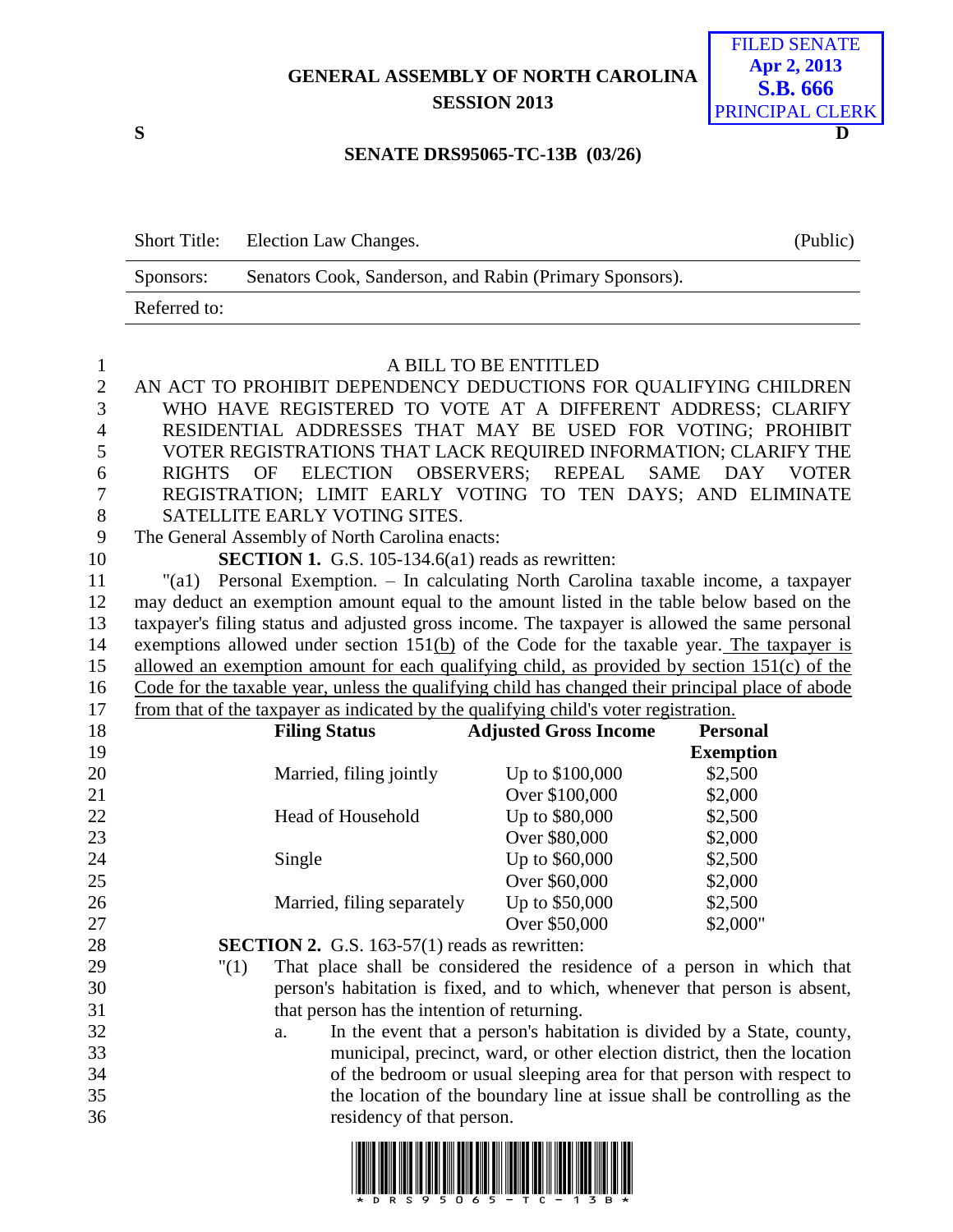| <b>General Assembly of North Carolina</b> |                                                                                                                                                                                                                                                                                                                                                                                                                                                                                                                                                                                                                                                                                                           | <b>Session 2013</b>                                                                                 |
|-------------------------------------------|-----------------------------------------------------------------------------------------------------------------------------------------------------------------------------------------------------------------------------------------------------------------------------------------------------------------------------------------------------------------------------------------------------------------------------------------------------------------------------------------------------------------------------------------------------------------------------------------------------------------------------------------------------------------------------------------------------------|-----------------------------------------------------------------------------------------------------|
| $b$ .                                     | If the person disputes the determination of residency, the person may<br>request a hearing before the county board of elections making the<br>determination of residency. The procedures for notice of hearing and<br>the conduct of the hearing shall be as provided in G.S. 163-86. The<br>presentation of an accurate and current determination of a person's<br>residence and the boundary line at issue by map or other means<br>available shall constitute prima facie evidence of the geographic<br>location of the residence of that person.                                                                                                                                                      |                                                                                                     |
| c.                                        | In the event that a person's residence is not a traditional residence<br>associated with real property, then the location of the usual sleeping<br>area for that person shall be controlling as to the residency of that<br>person. Residence shall be broadly construed to provide all persons<br>with the opportunity to register and to vote, including stating a<br>mailing address different from residence address.                                                                                                                                                                                                                                                                                 |                                                                                                     |
| <u>d.</u>                                 | A vacant lot or business address shall not be considered a residence                                                                                                                                                                                                                                                                                                                                                                                                                                                                                                                                                                                                                                      |                                                                                                     |
|                                           | or used as a residential address unless a person uses that location as                                                                                                                                                                                                                                                                                                                                                                                                                                                                                                                                                                                                                                    |                                                                                                     |
|                                           | their usual sleeping area."<br><b>SECTION 3.</b> G.S. 163-82.4(e) reads as rewritten:                                                                                                                                                                                                                                                                                                                                                                                                                                                                                                                                                                                                                     |                                                                                                     |
| " $(e)$                                   | Correcting Registration Forms. – If the voter fails to complete any required item on                                                                                                                                                                                                                                                                                                                                                                                                                                                                                                                                                                                                                      |                                                                                                     |
|                                           | the voter registration form but provides enough information on the form to enable the county                                                                                                                                                                                                                                                                                                                                                                                                                                                                                                                                                                                                              |                                                                                                     |
|                                           | board of elections to identify and contact the voter, the voter shall be notified of the omission                                                                                                                                                                                                                                                                                                                                                                                                                                                                                                                                                                                                         |                                                                                                     |
|                                           | and given the opportunity to complete the form at least by 5:00 P.M. on the day before the                                                                                                                                                                                                                                                                                                                                                                                                                                                                                                                                                                                                                |                                                                                                     |
|                                           | county canvass as set in G.S. 163-182.5(b). If the voter corrects that omission within that time                                                                                                                                                                                                                                                                                                                                                                                                                                                                                                                                                                                                          |                                                                                                     |
|                                           | and is determined by the county board of elections to be eligible to vote, the board shall permit                                                                                                                                                                                                                                                                                                                                                                                                                                                                                                                                                                                                         |                                                                                                     |
|                                           | the voter to vote. If the information is not corrected by election day, the voter shall be allowed                                                                                                                                                                                                                                                                                                                                                                                                                                                                                                                                                                                                        |                                                                                                     |
|                                           | to vote a provisional official ballot. If the correct information is provided to the county board of                                                                                                                                                                                                                                                                                                                                                                                                                                                                                                                                                                                                      |                                                                                                     |
|                                           | elections by at least 5:00 P.M. on the day before the county canvass, the board shall count any                                                                                                                                                                                                                                                                                                                                                                                                                                                                                                                                                                                                           |                                                                                                     |
|                                           | portion of the provisional official ballot that the voter is eligible to vote. No vote shall be                                                                                                                                                                                                                                                                                                                                                                                                                                                                                                                                                                                                           |                                                                                                     |
|                                           | counted for a voter who fails to provide complete information as to name, date of birth,                                                                                                                                                                                                                                                                                                                                                                                                                                                                                                                                                                                                                  |                                                                                                     |
|                                           | residence address, county of residency, and citizenship status."                                                                                                                                                                                                                                                                                                                                                                                                                                                                                                                                                                                                                                          |                                                                                                     |
|                                           | <b>SECTION 4.</b> G.S. 163-45 reads as rewritten:                                                                                                                                                                                                                                                                                                                                                                                                                                                                                                                                                                                                                                                         |                                                                                                     |
| "§ 163-45. Observers; appointment.        |                                                                                                                                                                                                                                                                                                                                                                                                                                                                                                                                                                                                                                                                                                           |                                                                                                     |
| (a)                                       | Appointment of Observers. $-$ The chair of each political party in the county shall<br>have the right to designate two observers to attend each voting place at each primary and<br>election and such observers may, at the option of the designating party chair, be relieved during<br>the day of the primary or election after serving no less than four hours and provided the list<br>required by this section to be filed by each chair contains the names of all persons authorized to<br>represent such chair's political party. Not more than two observers from the same political party<br>shall be permitted in the voting enclosure at any time. This right shall not extend to the chair of |                                                                                                     |
|                                           | a political party during a primary unless that party is participating in the primary. In any                                                                                                                                                                                                                                                                                                                                                                                                                                                                                                                                                                                                              |                                                                                                     |
|                                           | election in which an unaffiliated candidate is named on the ballot, the candidate or the                                                                                                                                                                                                                                                                                                                                                                                                                                                                                                                                                                                                                  |                                                                                                     |
|                                           | candidate's campaign manager shall have the right to appoint two observers for each voting                                                                                                                                                                                                                                                                                                                                                                                                                                                                                                                                                                                                                |                                                                                                     |
|                                           | place consistent with the provisions specified herein. Persons appointed as observers must be                                                                                                                                                                                                                                                                                                                                                                                                                                                                                                                                                                                                             |                                                                                                     |
|                                           | registered voters of the county for which appointed and must have good moral character. No                                                                                                                                                                                                                                                                                                                                                                                                                                                                                                                                                                                                                |                                                                                                     |
|                                           | person who is a candidate on the ballot in a primary or election may serve as an observer or                                                                                                                                                                                                                                                                                                                                                                                                                                                                                                                                                                                                              |                                                                                                     |
|                                           | runner in that primary or election. Observers shall take no oath of office.                                                                                                                                                                                                                                                                                                                                                                                                                                                                                                                                                                                                                               |                                                                                                     |
|                                           | Individuals authorized to appoint observers must submit in writing to the chief judge of                                                                                                                                                                                                                                                                                                                                                                                                                                                                                                                                                                                                                  |                                                                                                     |
|                                           |                                                                                                                                                                                                                                                                                                                                                                                                                                                                                                                                                                                                                                                                                                           | each precipct a signed list of the observers appointed for that precipct. Individuals authorized to |

 each precinct a signed list of the observers appointed for that precinct. Individuals authorized to appoint observers must, prior to 10:00 A.M. on the fifth day prior to any primary or general 50 election, submit in writing to the chair of the county board of elections two signed copies of a list of observers appointed by them, designating the precinct for which each observer is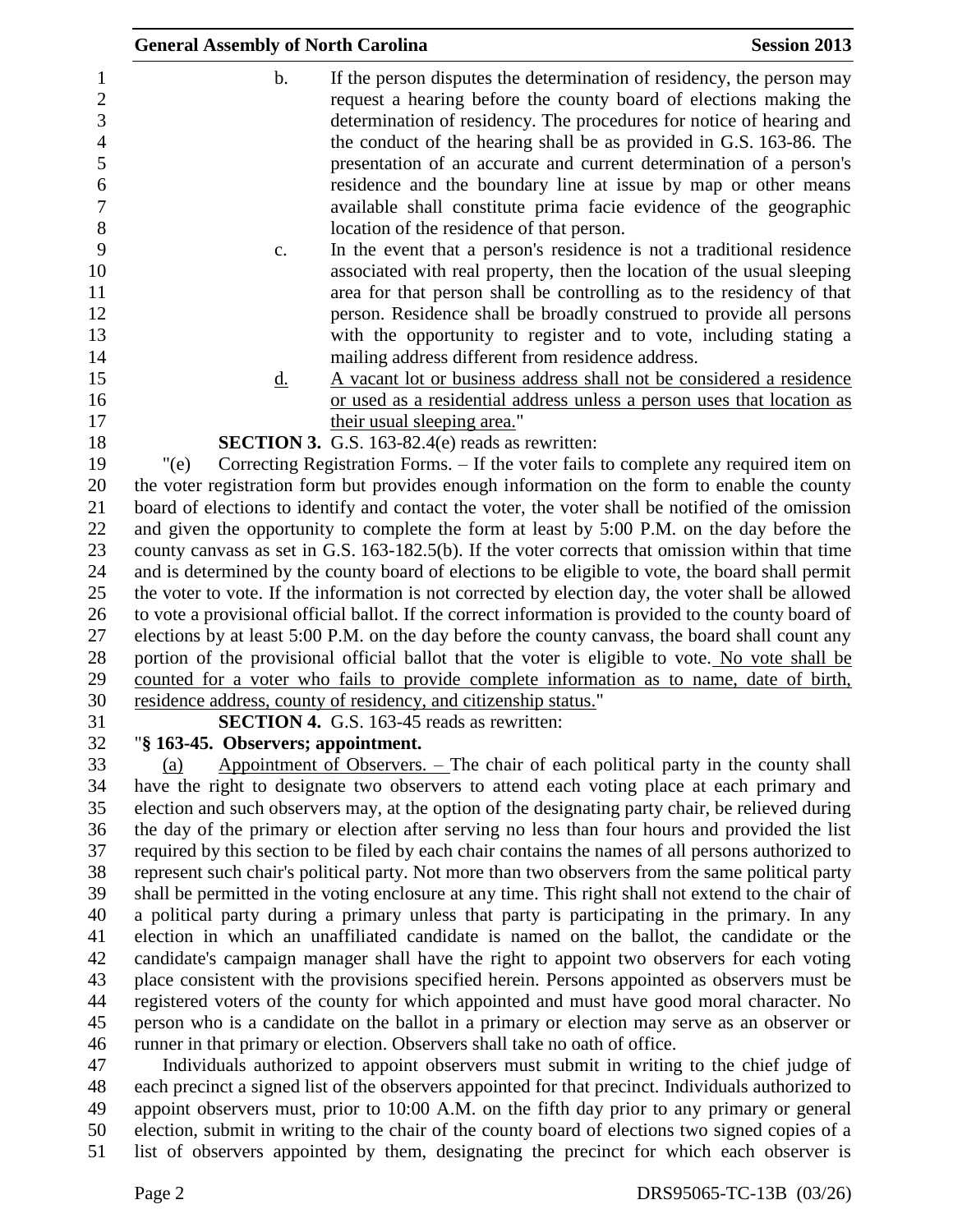## **General Assembly of North Carolina Session 2013**

 appointed. Before the opening of the voting place on the day of a primary or general election, the chair shall deliver one copy of the list to the chief judge for each affected precinct. The chair shall retain the other copy. The chair, or the chief judge and judges for each affected precinct, may for good cause reject any appointee and require that another be appointed. The names of any persons appointed in place of those persons rejected shall be furnished in writing to the chief judge of each affected precinct no later than the time for opening the voting place on the day of any primary or general election, either by the chair of the county board of elections or the person making the substitute appointment.

 If party chairs appoint observers at one-stop sites under G.S. 163-227.2, those party chairs shall provide a list of the observers appointed before 10:00 A.M. on the fifth day before the observer is to observe.

 (b) Rights of Observer. – An observer shall do no electioneering at the voting place, and shall in no manner impede the voting process or interfere or communicate with or observe any voter in casting a ballot, but, subject to these restrictions, the chief judge and judges of elections shall permit the observer to make such observation and take such notes as the observer may desire. The observer shall be authorized to be present and move about the voting place prior to, during, and following the closing of the polls until the chief judge and judges have completed all of their duties. The observer shall be permitted to observe precinct officials checking voter registration from a position that allows an observer to clearly hear and understand voter responses.

 A chief judge or judges of a precinct that limit the movement of or expel an observer from a voting place shall specify in writing and sign a statement of the reasons for the limitation or expulsion. The writing shall be witnessed by at least one of the other precinct judges. An observer may challenge the limitation or expulsion using the procedure for an election protest as provided in G.S. 163-182.9. If the county board finds that a chief judge or judge expelled or limited an observer without cause, the chief judge or judge shall be fined the sum of the wage paid to the chief judge or judge for that election for a first offense, and shall be permanently barred from serving as a chief judge or judge for a second offense.

 Whether or not the observer attends to the polls for the requisite time provided by this section, each observer shall be entitled to obtain at times specified by the State Board of Elections, but not less than three times during election day with the spacing not less than one hour apart, a list of the persons who have voted in the precinct so far in that election day. Counties that use an "authorization to vote document" instead of poll books may comply with the requirement in the previous sentence by permitting each observer to inspect election records so that the observer may create a list of persons who have voted in the precinct so far that election day; each observer shall be entitled to make the inspection at times specified by the State Board of Elections, but not less than three times during election day with the spacing not less than one hour apart.

 Instead of having an observer receive the voting list, the county party chair may send a runner to do so, even if an observer has not been appointed for that precinct. The runner may be the precinct party chair or any person named by the county party chair. Each county party chair using runners in an election shall provide to the county board of elections before 10:00 A.M. on the fifth day before election day a list of the runners to be used. That party chair must notify the chair of the county board of elections or the board chair's designee of the names of all runners to be used in each precinct before the runner goes to the precinct. The runner may receive a voter list from the precinct on the same schedule as an observer. Whether obtained by observer or runner, each party is entitled to only one voter list at each of the scheduled times. No runner may enter the voting enclosure except when necessary to announce that runner's presence and to receive the list. The runner must leave immediately after being provided with the list."

- **SECTION 5.(a)** G.S. 163-82.6A is repealed.
- **SECTION 5.(b)** G.S. 163-82.6(c) reads as rewritten: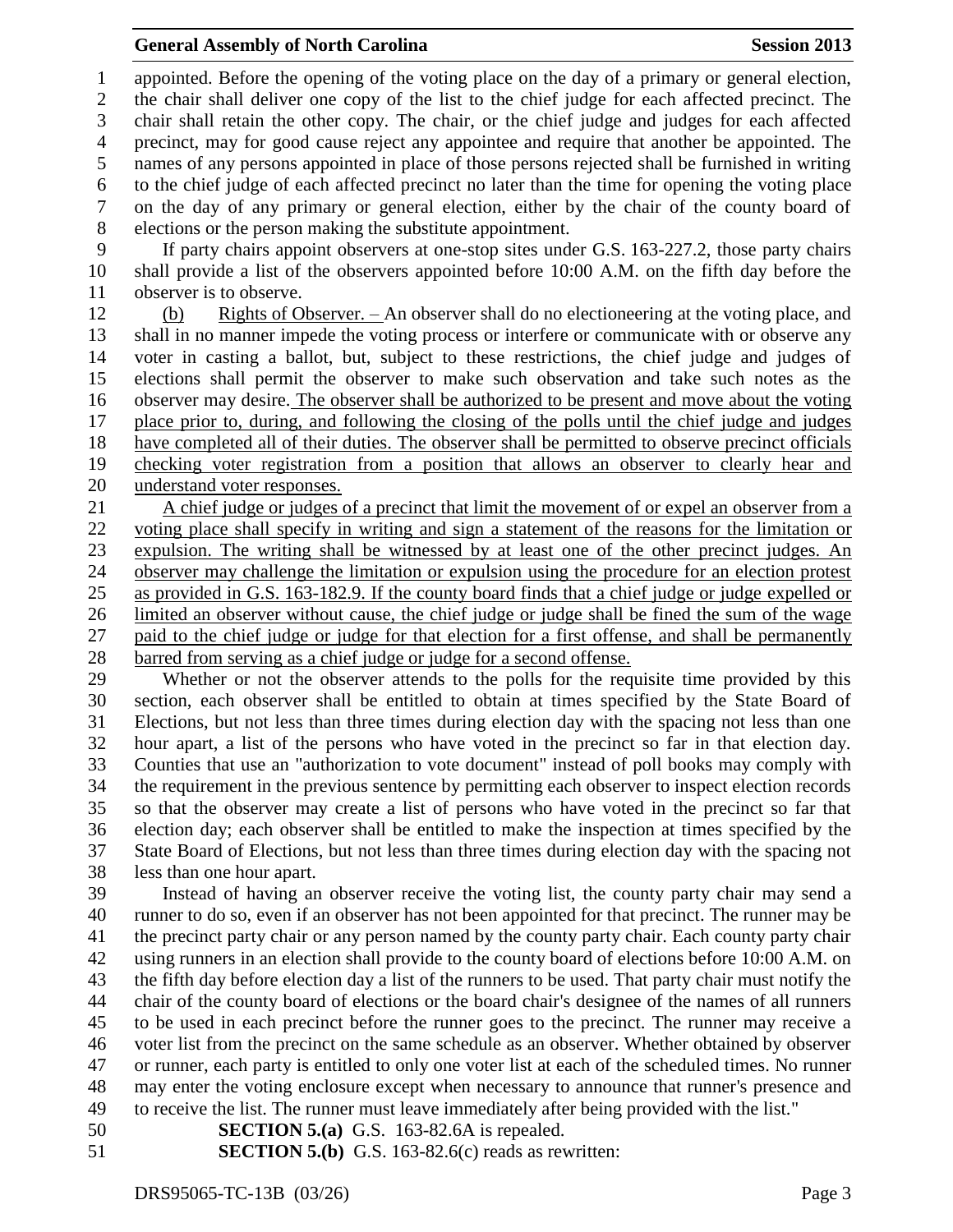| <b>General Assembly of North Carolina</b><br><b>Session 2013</b>                                     |
|------------------------------------------------------------------------------------------------------|
| Registration Deadlines for a Primary or Election. - In order to be valid for a primary<br>" $(c)$    |
| or election, except as provided in G.S. 163-82.6A, the form:                                         |
| If submitted by mail, must be postmarked at least 25 days before the primary<br>(1)                  |
| or election, except that any mailed application on which the postmark is                             |
| missing or unclear is validly submitted if received in the mail not later than                       |
| 20 days before the primary or election,                                                              |
| If submitted in person, by facsimile transmission, or by transmission of a<br>(2)                    |
| scanned document, must be received by the county board of elections by a                             |
| time established by that board, but no earlier than 5:00 P.M., on the                                |
| twenty-fifth day before the primary or election,                                                     |
|                                                                                                      |
| If submitted through a delegatee who violates the duty set forth in subsection<br>(3)                |
| (a) of this section, must be signed by the applicant and given to the delegatee                      |
| not later than 25 days before the primary or election, except as provided in                         |
| subsection (d) of this section."                                                                     |
| <b>SECTION 5.(c)</b> G.S. 163-59 reads as rewritten:                                                 |
| "§ 163-59. Right to participate or vote in party primary.                                            |
| No person shall be entitled to vote or otherwise participate in the primary election of any          |
| political party unless that person complies with all of the following:                               |
| Is a registered voter.<br>(1)                                                                        |
| Has declared and has had recorded on the registration book or record the fact<br>(2)                 |
| that the voter affiliates with the political party in whose primary the voter                        |
| proposes to vote or participate.                                                                     |
| Is in good faith a member of that party.<br>(3)                                                      |
| Notwithstanding the previous paragraph, any unaffiliated voter who is authorized under               |
| G.S. 163-119 may also vote in the primary if the voter is otherwise eligible to vote in that         |
| primary except for subdivisions $(2)$ and $(3)$ of the previous paragraph.                           |
| Any person who will become qualified by age to register and vote in the general                      |
| election for which the primary is held, even though not so qualified by the date of the primary,     |
| shall be entitled to register for the primary and general election prior to the primary and then to  |
| vote in the primary after being registered. Such person may register not earlier than 60 days nor    |
| later than the last day for making application to register under G.S. 163-82.6(c) prior to the       |
| primary. In addition, persons who will become qualified by age to register and vote in the           |
| general election for which the primary is held, who do not register during the special period        |
| may register to vote after such period as if they were qualified on the basis of age, but until they |
| are qualified by age to vote, they may vote only in primary elections. Such a person also may        |
| register and vote in the primary and general election pursuant to G.S. 163-82.6A(f)."                |
| <b>SECTION 5.(d)</b> G.S. 163-166.12(b2) reads as rewritten:                                         |
| Voting When Identification Numbers Do Not Match. – Regardless of whether an<br>"(b2)                 |
| individual has registered by mail or by another method, if the individual has provided with the      |
| registration form a drivers license number or last four digits of a Social Security number but the   |
| computer validation of the number as required by G.S. 163-82.12 did not result in a match, and       |
| the number has not been otherwise validated by the board of elections, in the first election in      |
| which the individual votes that individual shall submit with the ballot the form of identification   |
| described in subsection (a) or subsection (b) of this section, depending upon whether the ballot     |
| is voted in person or absentee. If that identification is provided and the board of elections does   |
| not determine that the individual is otherwise ineligible to vote a ballot, the failure of           |
| identification numbers to match shall not prevent that individual from registering to vote and       |
| having that individual's vote counted. If the individual registers and votes under                   |
| G.S. 163-82.6A, the identification documents required in that section, rather than those             |
| described in subsection (a) or (b) of this section, apply."                                          |
| <b>SECTION 5.(e)</b> G.S. 163-283 reads as rewritten:                                                |
|                                                                                                      |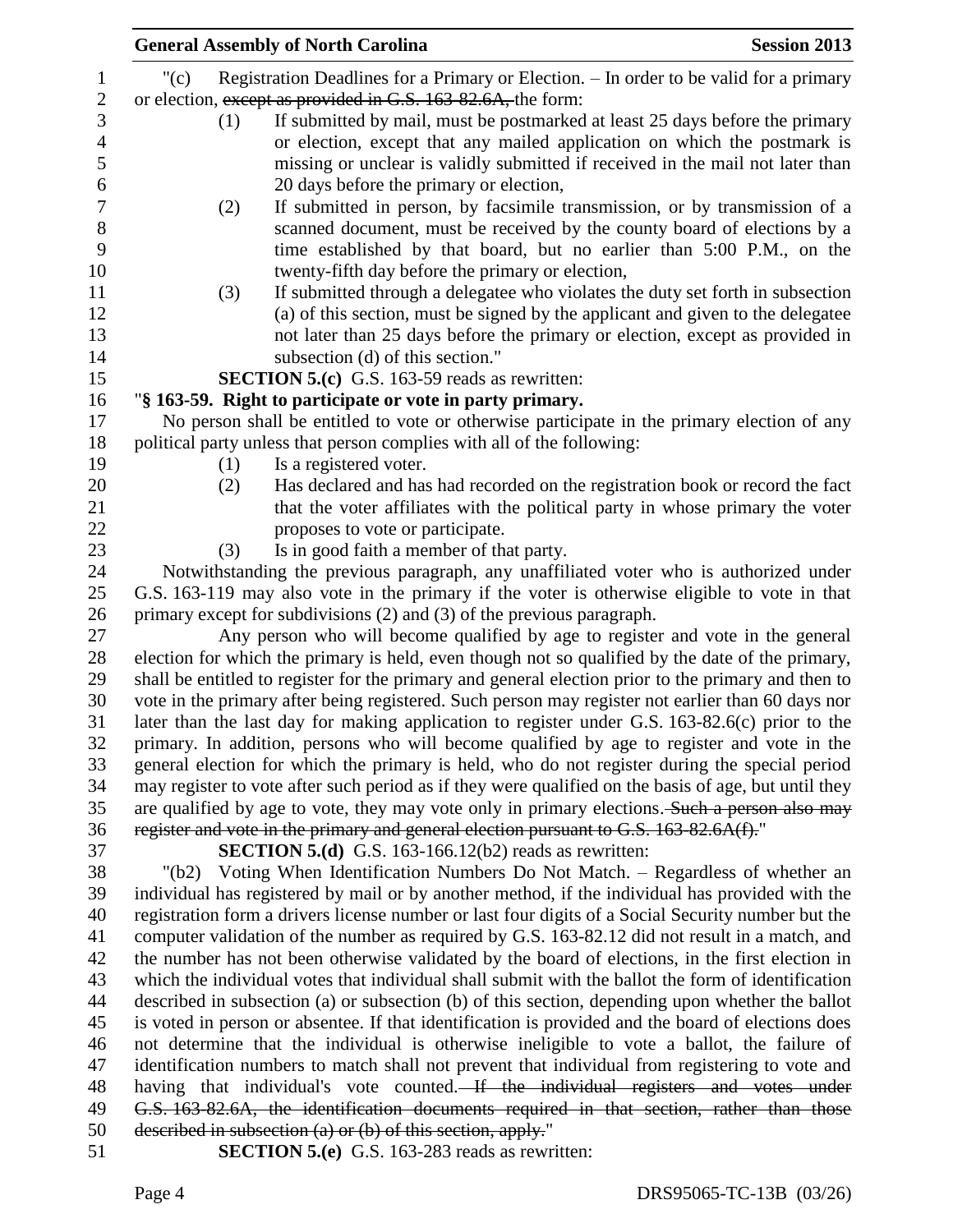|                  | <b>General Assembly of North Carolina</b>                                                                                       | <b>Session 2013</b> |
|------------------|---------------------------------------------------------------------------------------------------------------------------------|---------------------|
| $\mathbf{1}$     | "§ 163-283. Right to participate or vote in party primary.                                                                      |                     |
| $\boldsymbol{2}$ | No person shall be entitled to vote or otherwise participate in the primary election of any                                     |                     |
| $\mathfrak{Z}$   | political party unless that person complies with all of the following:                                                          |                     |
| $\overline{4}$   | Is a registered voter.<br>(1)                                                                                                   |                     |
| 5                | Has declared and has had recorded on the registration book or record the fact<br>(2)                                            |                     |
| 6                | that the voter affiliates with the political party in whose primary the voter                                                   |                     |
| $\overline{7}$   | proposes to vote or participate.                                                                                                |                     |
| 8                | Is in good faith a member of that party.                                                                                        |                     |
| 9                | (3)<br>Notwithstanding the previous paragraph, any unaffiliated voter who is authorized under                                   |                     |
| 10               |                                                                                                                                 |                     |
|                  | G.S. 163-119 may also vote in the primary if the voter is otherwise eligible to vote in that                                    |                     |
| 11               | primary except for subdivisions $(2)$ and $(3)$ of the previous paragraph.                                                      |                     |
| 12               | Any person who will become qualified by age to register and vote in the general                                                 |                     |
| 13               | election for which the primary is held, even though not so qualified by the date of the primary                                 |                     |
| 14               | election, shall be entitled to register while the registration books are open during the regular                                |                     |
| 15               | registration period prior to the primary and then to vote in the primary after being registered,                                |                     |
| 16               | provided however, under full-time and permanent registration, such an individual may register                                   |                     |
| 17               | not earlier than 60 days nor later than the last day for making application to register under                                   |                     |
| 18               | G.S. 163-82.6(c) prior to the primary. In addition, persons who will become qualified by age to                                 |                     |
| 19               | register and vote in the general election for which the primary is held, who do not register                                    |                     |
| 20               | during the special period may register to vote after such period as if they were qualified on the                               |                     |
| 21               | basis of age, but until they are qualified by age to vote, they may vote only in primary                                        |                     |
| 22               | elections. Such a person also may register and vote in the primary and general election pursuant                                |                     |
| 23               | to G.S. 163-82.6A(f)."                                                                                                          |                     |
| 24               | <b>SECTION 5.(f)</b> G.S. 163-283.1 reads as rewritten:                                                                         |                     |
| 25               | "§ 163-283.1. Voting in nonpartisan primary.                                                                                    |                     |
| 26               | Any person who will become qualified by age to register and vote in the general election                                        |                     |
| 27               | for which a nonpartisan primary is held, even though not so qualified by the date of the                                        |                     |
| 28               | primary, shall be entitled to register for the primary and general election prior to the primary                                |                     |
| 29               | and then to vote in the primary after being registered. Such a person may register not earlier                                  |                     |
| 30               | than 60 days nor later than the last day for making application to register under                                               |                     |
| 31               | G.S. 163-82.6(c) prior to the primary. Such a person also may register and vote in the primary                                  |                     |
| 32               | and general election pursuant to G.S. 163-82.6A(f)."                                                                            |                     |
| 33               | <b>SECTION 5.(g)</b> G.S. 163-330 reads as rewritten:                                                                           |                     |
| 34               | "§ 163-330. Voting in primary.                                                                                                  |                     |
| 35               | Any person who will become qualified by age to register and vote in the general                                                 |                     |
| 36               | election for which the primary is held, even though not so qualified by the date of the primary,                                |                     |
| 37               | shall be entitled to register for the primary and general election prior to the primary and then to                             |                     |
| 38               | vote in the primary after being registered. Such person may register not earlier than 60 days nor                               |                     |
| 39               | later than the last day for making application to register under G.S. 163-82.6(c) prior to the                                  |                     |
| 40               | primary. Such a person also may register and vote in the primary and general election pursuant                                  |                     |
| 41               | to G.S. $163-82.6A(f)$ ."                                                                                                       |                     |
| 42               | <b>SECTION 6.</b> G.S. 163-227.2 reads as rewritten:<br>$\sqrt{8}$ 163-227.2.                                                   |                     |
| 43<br>44         | Alternate procedures for requesting application for absentee ballot;                                                            |                     |
| 45               | "one-stop" voting procedure in board office.<br>Any voter eligible to vote by absentee ballot under G.S. 163-226 may request an |                     |
| 46               | (a)<br>application for absentee ballots, complete the application, and vote under the provisions of this                        |                     |
| 47               | section and of G.S. 163-82.6A, as applicable section.                                                                           |                     |
| 48               | Repealed by Session Laws 2001-337, s. 2, effective January 1, 2002.<br>$\left( a1\right)$                                       |                     |
| 49               | Not earlier than the third-second Thursday before an election, in which absentee<br>(b)                                         |                     |
| 50               | ballots are authorized, in which a voter seeks to vote and not later than 1:00 P.M. on the last                                 |                     |
| 51               | Saturday before that election, the voter shall appear in person only at the office of the county                                |                     |
|                  |                                                                                                                                 |                     |
|                  | DRS95065-TC-13B (03/26)                                                                                                         | Page 5              |
|                  |                                                                                                                                 |                     |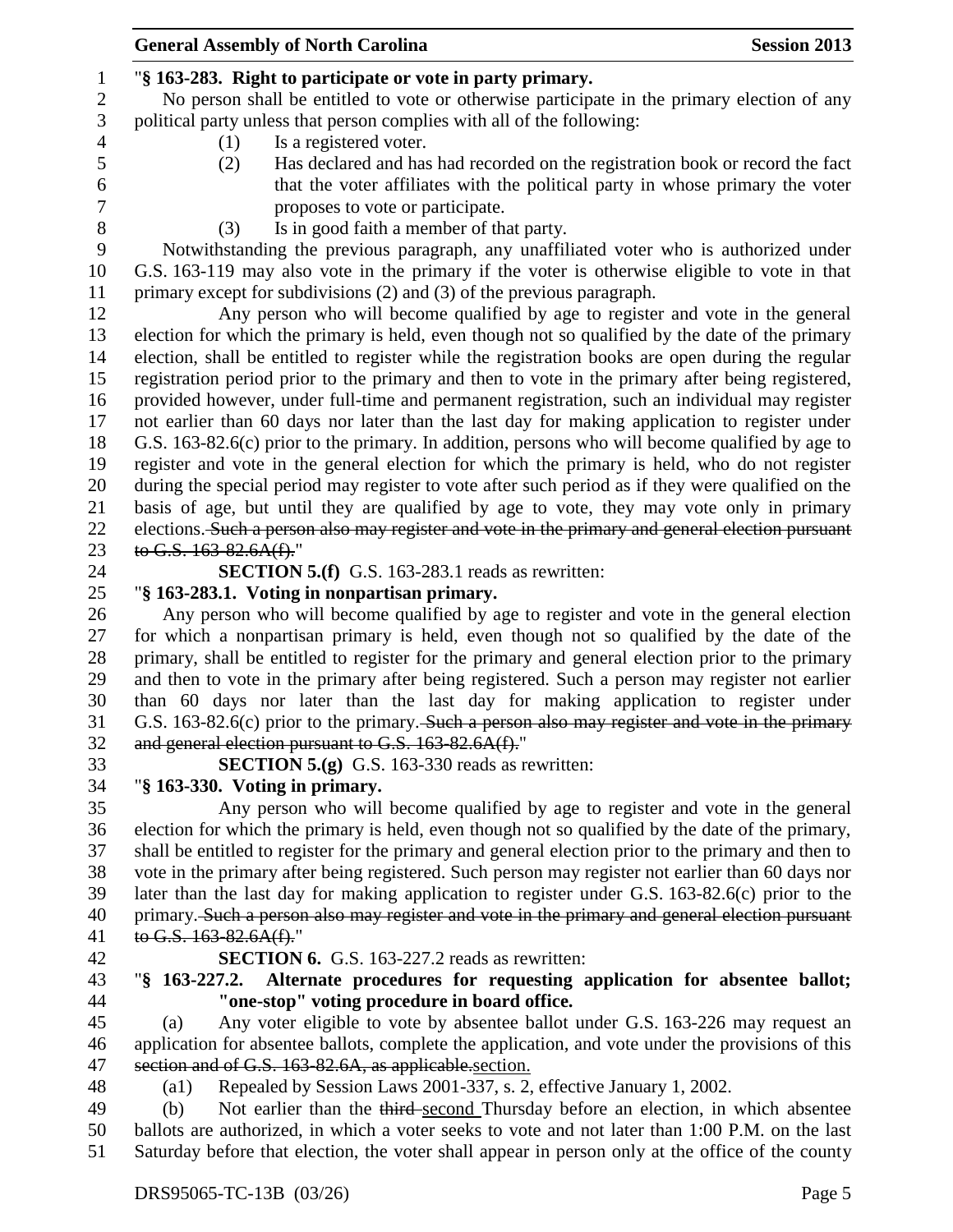#### **General Assembly of North Carolina Session 2013**

1 board of elections, except as provided in subsection (g) of this section-elections. A county board of elections shall conduct one-stop voting on the last Saturday before the election until 1:00 P.M. and may conduct it until 5:00 P.M. on that Saturday.1:00 P.M. That voter shall enter the voting enclosure at the board office through the appropriate entrance and shall at once state his or her name and place of residence to an authorized member or employee of the board. In a primary election, the voter shall also state the political party with which the voter affiliates and in whose primary the voter desires to vote, or if the voter is an unaffiliated voter permitted to vote in the primary of a particular party under G.S. 163-119, the voter shall state the name of the authorizing political party in whose primary he wishes to vote. The board member or employee to whom the voter gives this information shall announce the name and residence of the voter in a distinct tone of voice. After examining the registration records, an employee of the board shall state whether the person seeking to vote is duly registered. If the voter is found to be registered that voter may request that the authorized member or employee of the board furnish the voter with an application form as specified in G.S. 163-227. The voter shall complete the application in the presence of the authorized member or employee of the board, and shall deliver the application to that person.

…

 (f) Notwithstanding the exception specified in G.S. 163-36, counties which operate a modified full-time office shall remain open five days each week during regular business hours consistent with daily hours presently observed by the county board of elections, commencing with the date prescribed in G.S. 163-227.2(b) and continuing until 5:00 P.M. on the Friday 22 prior to that election and shall also be open on the last Saturday before the election. A county board may conduct one-stop absentee voting during evenings or on weekends, as long as the 24 hours are part of a plan submitted and approved according to subsection  $(g)$  of this section. The boards of county commissioners shall provide necessary funds for the additional operation of the office during that time.

 (g) Notwithstanding any other provision of this section, a county board of elections by unanimous vote of all its members may provide for one or more sites in that county for absentee ballots to be applied for and cast under this section. Every individual staffing any of those sites shall be a member or full-time employee of the county board of elections or an employee of the county board of elections whom the board has given training equivalent to that given a full-time employee. Those sites must be approved by the State Board of Elections as part of a Plan for Implementation approved by both the county board of elections and by the State Board of Elections which shall also provide adequate security of the ballots and provisions to avoid allowing persons to vote who have already voted. The Plan for Implementation shall include a provision for the presence of political party observers at each one-stop site equivalent to the provisions in G.S. 163-45 for party observers at voting places on election day. A county board of elections may propose in its Plan not to offer one-stop voting at the county board of elections office; the State Board may approve that proposal in a Plan only if the Plan includes at least one site reasonably proximate to the county board of elections office and the State Board finds that the sites in the Plan as a whole provide adequate coverage of the county's electorate. If a county board of elections has considered a proposed Plan or 43 Plans for Implementation and has been unable to reach unanimity in favor of a Plan, a member 44 or members of that county board of elections may petition the State Board of Elections to adopt a plan for it. If petitioned, the State Board may also receive and consider alternative petitions from another member or members of that county board. The State Board of Elections may adopt a Plan for that county. The State Board, in that plan, shall take into consideration factors including geographic, demographic, and partisan interests of that county. 49 (g1) The State Board of Elections shall not approve, either in a Plan approved

unanimously by a county board of elections or in an alternative Plan proposed by a member or